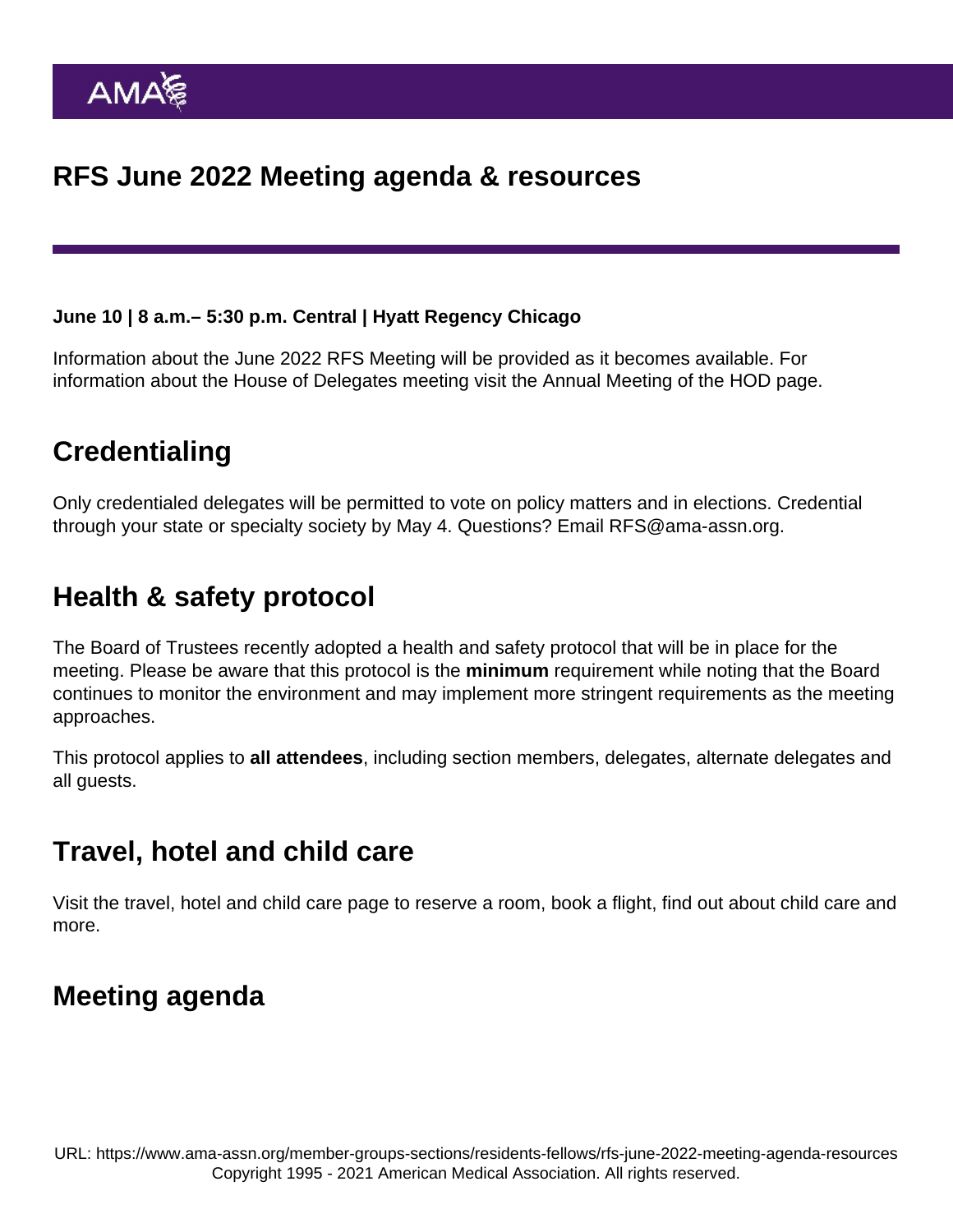● [RFS meeting agenda](https://www.ama-assn.org/system/files/june-2022-rfs-meeting-agenda.pdf) (PDF)

#### Meeting documents

- **[RFS Reference Committee Report](https://www.ama-assn.org/system/files/j22-rfs-reference-committee-report.pdf) (PDF)**
- [RFS Reference Committee Report, Annotated](https://www.ama-assn.org/system/files/june-2022-rfs-refcomm-report-annotated.pdf) (PDF, members only)
- **[RFS Summary of Actions](https://www.ama-assn.org/system/files/june-2022-rfs-summary-of-actions.pdf) (PDF, members only)**

# Education sessions

[Visit the education sessions page](https://www.ama-assn.org/house-delegates/annual-meeting/2022-annual-meeting-education-sessions) for details on sessions, including times and CME opportunities.

### Resolution submission

Contribute to RFS policymaking efforts by submitting a resolution for consideration at the June 2022 RFS Meeting. The resolution submission deadline is April 18. Submit resolutions and direct any questions to [rfs@ama-assn.org.](mailto:rfs@ama-assn.org)

Visit our [policymaking page](https://www.ama-assn.org/member-groups-sections/residents-fellows/submitting-resolution-how-policy-developed) to learn more about writing a resolution and to download a resolution template.

New to the policy-making process? Access our education module, How [AMA Policy is Made](https://edhub.ama-assn.org/interactive/18059906) and learn how RFS members influence the AMA's policymaking efforts.

# Online member forum

Visit the [RFS online member forum](https://www.ama-assn.org/forums/sections/resident-and-fellow-section) to review and comment on policy proposals that will be discussed at the meeting. Items will be posted as they become available between May 3 and May 17. The deadline to submit comments for consideration by the RFS reference committee is May 17.

# Governing council elections